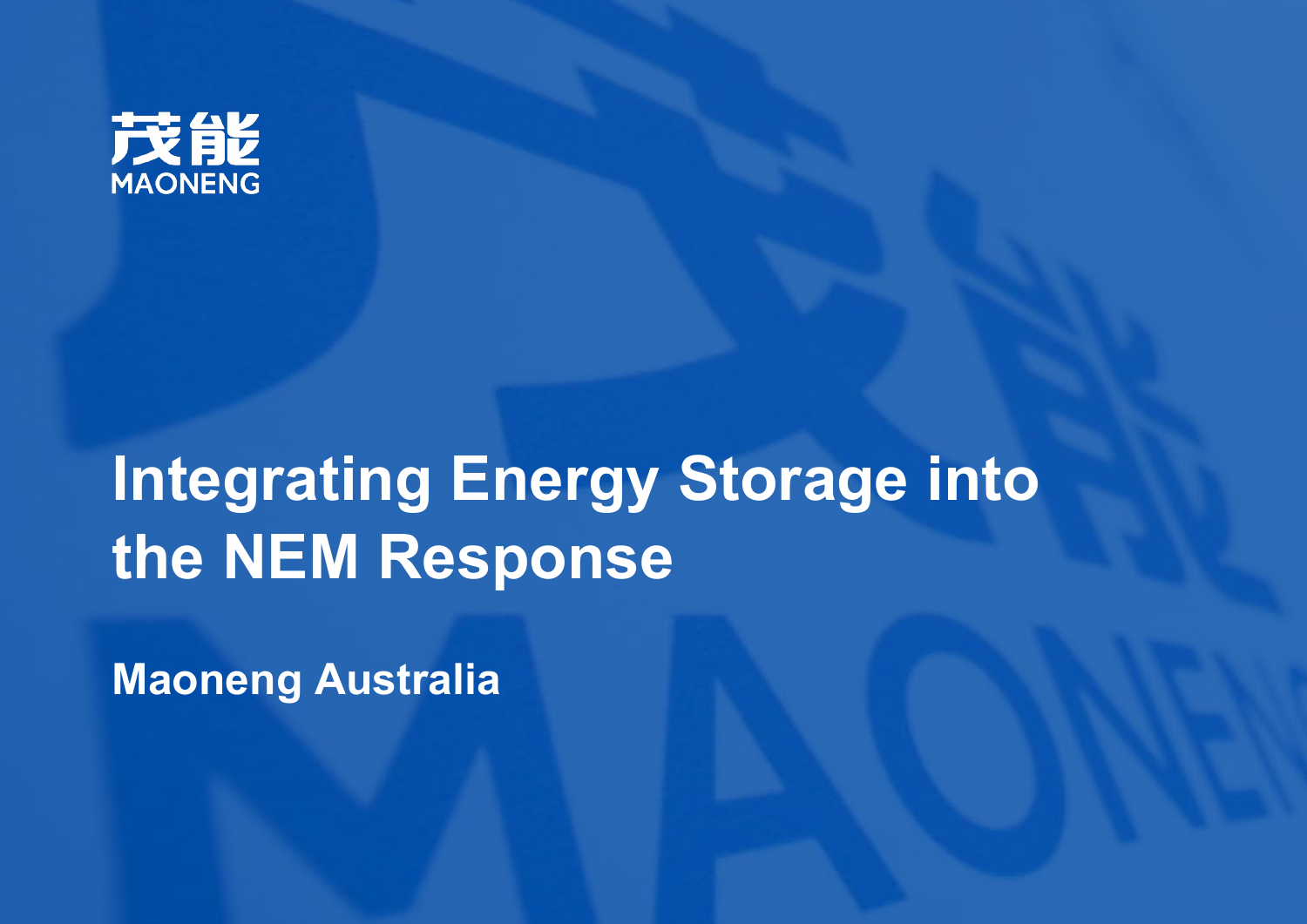

## **Integrating storage – consultation paper: stakeholder feedback template**

The template below has been developed to assist stakeholders in providing their feedback on the questions posed in this paper and any other issues that they would like to provide feedback on. The AEMC encourages stakeholders to use this template to assist it to consider the views expressed by stakeholders on each issue. Stakeholders should not feel obliged to answer each question, but rather address those issues of particular interest or concern. Further context for the questions can be found in the consultation paper.

Organisation: Maoneng Australia Pty Ltd Contact name: Morris Zhou Contact details (email): morris.zhou@maoneng.co

| <b>Questions</b>                                       |                                                                                                                                                                                                                                                                                                                                                              | <b>Feedback</b>                                                                                                                                                                                                                                                                                                                                                                                                                                                                                                                                                                 |  |
|--------------------------------------------------------|--------------------------------------------------------------------------------------------------------------------------------------------------------------------------------------------------------------------------------------------------------------------------------------------------------------------------------------------------------------|---------------------------------------------------------------------------------------------------------------------------------------------------------------------------------------------------------------------------------------------------------------------------------------------------------------------------------------------------------------------------------------------------------------------------------------------------------------------------------------------------------------------------------------------------------------------------------|--|
|                                                        | Chapter 2 - The threshold question: should storage be defined in the NER?                                                                                                                                                                                                                                                                                    |                                                                                                                                                                                                                                                                                                                                                                                                                                                                                                                                                                                 |  |
|                                                        | Question 2: Current issues caused by the treatment of storage (and hybrids) under the NER (p. 14)                                                                                                                                                                                                                                                            |                                                                                                                                                                                                                                                                                                                                                                                                                                                                                                                                                                                 |  |
|                                                        | Do you agree with AEMO that there are<br>currently significant issues for storage units<br>and hybrid facilities being caused by the rules<br>not including a storage definition? Why, or<br>why not?                                                                                                                                                        | Maoneng Australia (Maoneng) agrees that it is problematic that energy storage systems are not<br>defined in the National Electricity Rules (NER). Requiring storage assets to register as both<br>generators and market customers creates regulatory uncertainty and places additional<br>operational burdens, registration requirements, and costs on storage assets than any other type<br>of asset registering to participate in the NEM. This creates barriers to integrating energy storage<br>systems into the NEM, and in turn, impacts on investment in storage assets. |  |
| Question 3: Implications for storage forecasts (p. 21) |                                                                                                                                                                                                                                                                                                                                                              |                                                                                                                                                                                                                                                                                                                                                                                                                                                                                                                                                                                 |  |
|                                                        | Do you agree that storage and hybrid facilities<br>are likely to play a significant role in the future<br>market? If so, do you agree that this indicates<br>that the issues AEMO has identified in its rule<br>change request, arising from the current<br>treatment of storage under the NER, are likely<br>to become worse over time? Why, or why<br>not? | It is clear that storage and hybrid facilities are likely to play an important role in the future of the<br>market. It is widely forecasted that there will be a significant uptake of renewable energies, such<br>solar and wind, in the NEM in the coming years. Energy storage systems will be valuable during<br>this uptake as either standalone assets providing system security services to the network or by<br>providing reliable scheduled capabilities to renewable hybrid facilities.                                                                               |  |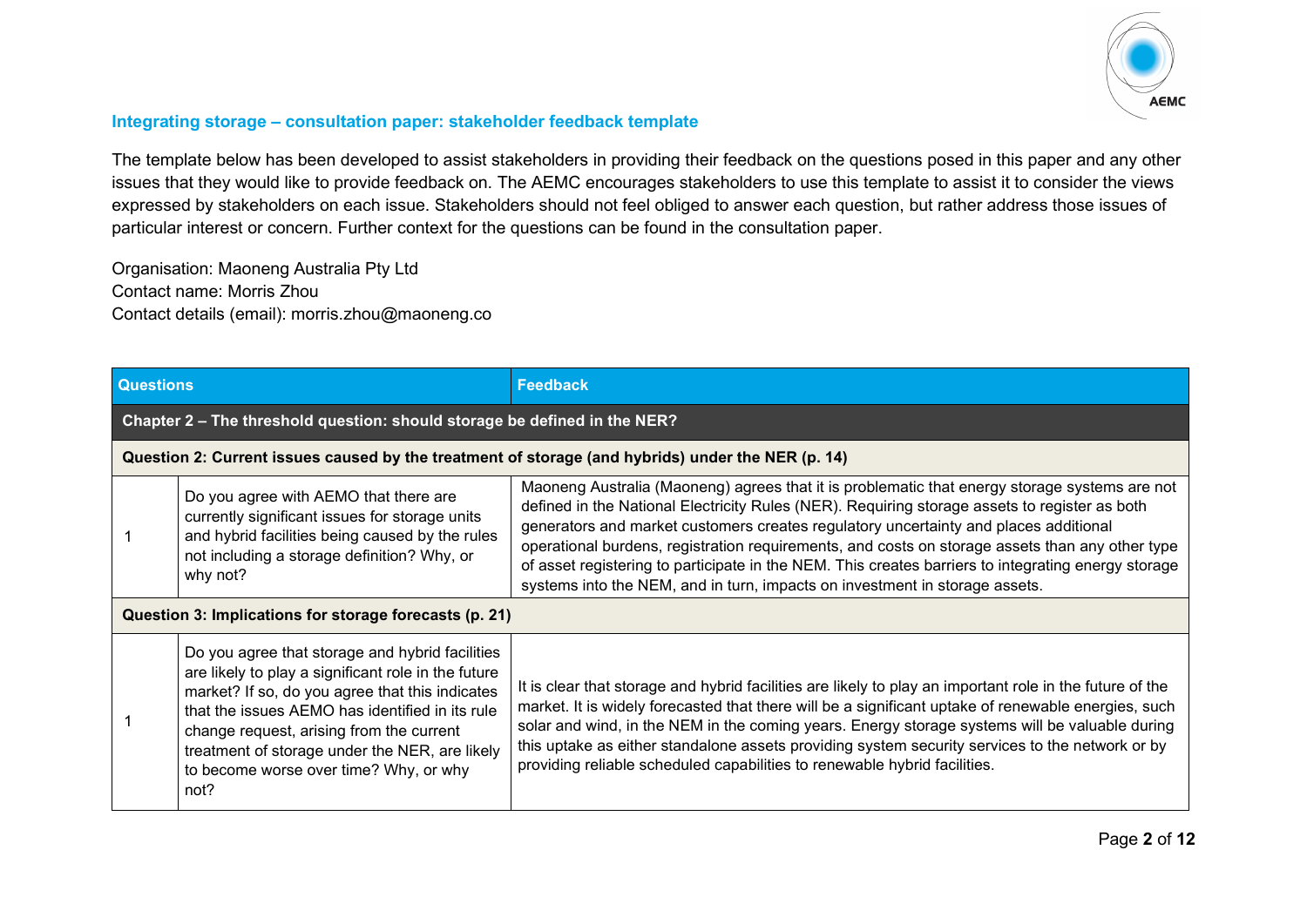

| <b>Questions</b> |                                                                                                                                                                                                                                                                                                  | <b>Feedback</b>                                                                                                                                                                                                                                                                                                                                                                                                                                                                                                                                                                                                                                                                                                                                                                                                                                                                                                                                                                                                                                                                                                                                                                      |  |
|------------------|--------------------------------------------------------------------------------------------------------------------------------------------------------------------------------------------------------------------------------------------------------------------------------------------------|--------------------------------------------------------------------------------------------------------------------------------------------------------------------------------------------------------------------------------------------------------------------------------------------------------------------------------------------------------------------------------------------------------------------------------------------------------------------------------------------------------------------------------------------------------------------------------------------------------------------------------------------------------------------------------------------------------------------------------------------------------------------------------------------------------------------------------------------------------------------------------------------------------------------------------------------------------------------------------------------------------------------------------------------------------------------------------------------------------------------------------------------------------------------------------------|--|
|                  |                                                                                                                                                                                                                                                                                                  | Maoneng believes that the issues AEMO identified arising from the current treatment of storage<br>under the NER will not necessarily worsen if flexibility and clarity in respect of registration,<br>bidding and dispatch are incorporated as a priority in the new rules framework.                                                                                                                                                                                                                                                                                                                                                                                                                                                                                                                                                                                                                                                                                                                                                                                                                                                                                                |  |
|                  | Question 4: AEMO's rationale for defining storage and hybrids in the NER (p. 25)                                                                                                                                                                                                                 |                                                                                                                                                                                                                                                                                                                                                                                                                                                                                                                                                                                                                                                                                                                                                                                                                                                                                                                                                                                                                                                                                                                                                                                      |  |
| 1                | Do you agree with AEMO that there is a<br>strong rationale for defining storage and<br>hybrid facilities in the NER (as different to load<br>and generation)? Why or why not?                                                                                                                    | Maoneng supports AEMO's proposal to define storage facilities in the NER.<br>However, Maoneng does not support the proposed reduction in price bands from 20 bands to 10<br>bands in respect of scheduled storage facilities. This is covered in more detail below.<br>Further, Maoneng has concerns in relation to the ambiguity of AEMO's hybrid facilities<br>registration model. It is unclear whether a hybrid facility (for example, a facility consisting of a<br>solar farm and a storage asset) will be forced to register as a scheduled generator or a semi-<br>scheduled generator. It would be inappropriate to require hybrid facilities to register as<br>scheduled generators as there are various instances where the scheduled capability of the<br>facility may be unavailable. For example, if the storage asset is experiencing an outage or goes<br>offline for a period of time, then the hybrid facility could no longer supply dispatches in line with<br>its dispatch targets as a scheduled generator.<br>Further information is required in relation to how a hybrid facility would be required to register<br>and the implications of this requirement. |  |
|                  | Question 6: Alternative to AEMO's proposed solution to integration issues for storage (p. 29)                                                                                                                                                                                                    |                                                                                                                                                                                                                                                                                                                                                                                                                                                                                                                                                                                                                                                                                                                                                                                                                                                                                                                                                                                                                                                                                                                                                                                      |  |
|                  | In light of the alignment issues between<br>AEMO's rule change request and the direction<br>the ESB's two-sided market reforms are<br>taking, which of the following approaches do<br>you support and why?<br>Waiting for the implementation of the<br>а.<br>two-sided market reforms to address | Maoneng supports introducing AEMO's rule change proposal as an interim step prior to the<br>implementation of the two-sided market reforms. Maoneng believes that this is the most time<br>and cost efficient pathway to improving storage integration into the NEM in the years prior to<br>implementing the two-sided market reforms.                                                                                                                                                                                                                                                                                                                                                                                                                                                                                                                                                                                                                                                                                                                                                                                                                                              |  |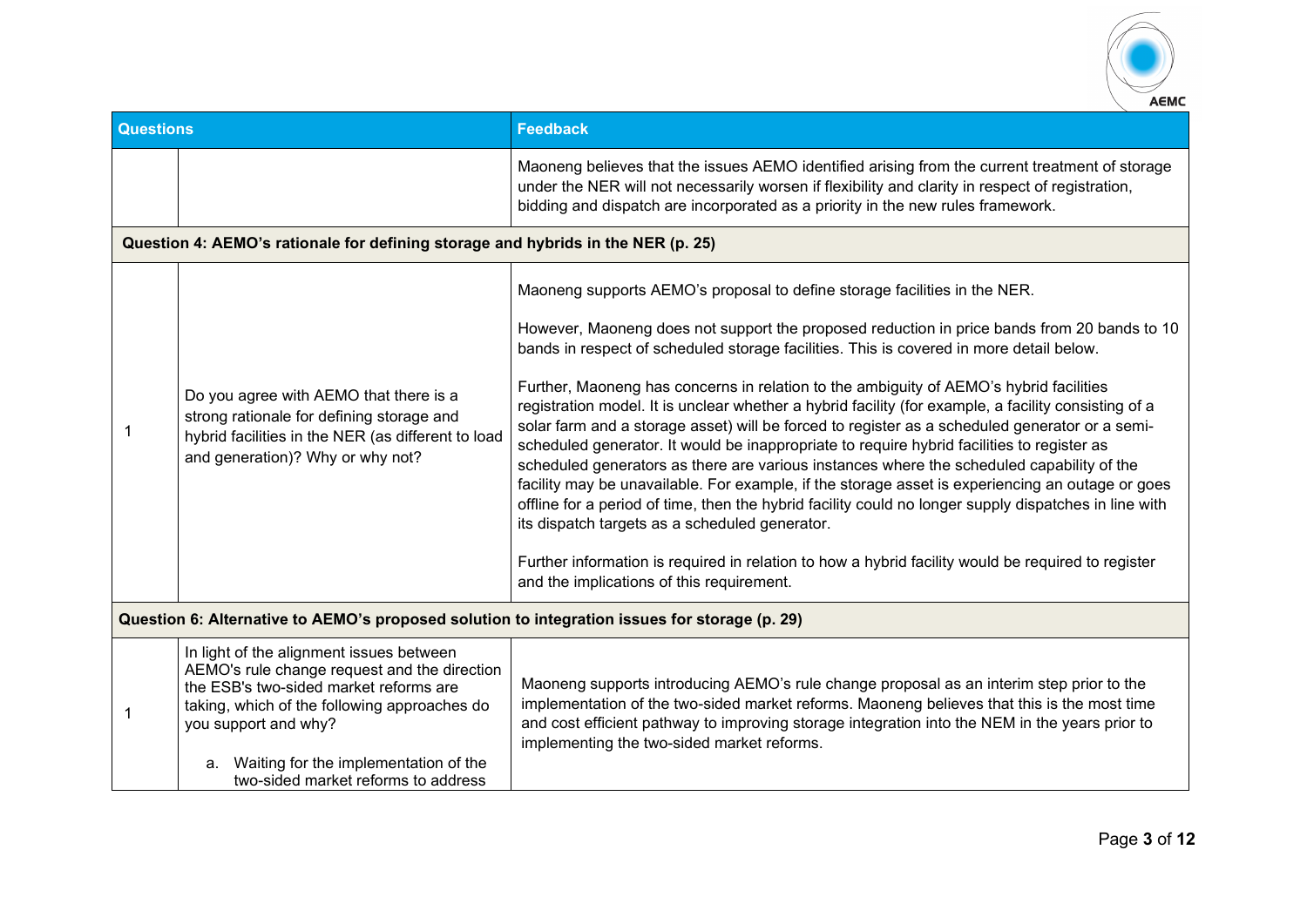

|                  | un Sur                                                                                                        |                                                                                                                                                                                                                                          |                                                                                                                                                                                                                                                                                                                                                                                                                                                                                                      |  |
|------------------|---------------------------------------------------------------------------------------------------------------|------------------------------------------------------------------------------------------------------------------------------------------------------------------------------------------------------------------------------------------|------------------------------------------------------------------------------------------------------------------------------------------------------------------------------------------------------------------------------------------------------------------------------------------------------------------------------------------------------------------------------------------------------------------------------------------------------------------------------------------------------|--|
| <b>Questions</b> |                                                                                                               |                                                                                                                                                                                                                                          | <b>Feedback</b>                                                                                                                                                                                                                                                                                                                                                                                                                                                                                      |  |
|                  |                                                                                                               | the integration issues facing storage<br>and hybrid facilities                                                                                                                                                                           |                                                                                                                                                                                                                                                                                                                                                                                                                                                                                                      |  |
|                  | b.                                                                                                            | Introducing AEMO's rule change<br>proposal as an interim step prior to the<br>implementation of the two-sided<br>market reforms                                                                                                          |                                                                                                                                                                                                                                                                                                                                                                                                                                                                                                      |  |
|                  | C.                                                                                                            | Implementing certain aspects of the<br>two-sided market reforms through this<br>rule change project, such as combining<br>the different types of market<br>participants and imposing obligations<br>based on services rather than assets |                                                                                                                                                                                                                                                                                                                                                                                                                                                                                                      |  |
|                  | d.                                                                                                            | Taking an alternative approach -<br>please specify.                                                                                                                                                                                      |                                                                                                                                                                                                                                                                                                                                                                                                                                                                                                      |  |
|                  |                                                                                                               | Chapter 3 - Registration issues for storage units and hybrid facilities                                                                                                                                                                  |                                                                                                                                                                                                                                                                                                                                                                                                                                                                                                      |  |
|                  | Question 7: Understanding the interest in registering hybrid facilities and the challenges that exist (p. 35) |                                                                                                                                                                                                                                          |                                                                                                                                                                                                                                                                                                                                                                                                                                                                                                      |  |
| 1                | facilities?                                                                                                   | Why would you consider aggregating different<br>technologies together in a hybrid<br>facility? Which technologies do<br>new participants propose to combine in hybrid                                                                    | For renewable energy developers, a significant benefit of aggregating storage units and<br>renewable plants such as solar farms is to avoid curtailment of the renewable plant's output due<br>to grid constraints. Shifting electricity to the storage unit creates more options for the hybrid<br>facility to deal with excess generation, and is a better outcome than curtailment.                                                                                                               |  |
| 2                |                                                                                                               | Are you considering using storage to minimise<br>causer-pays liabilities by balancing the output<br>of your units across multiple connection points<br>under the current NER? What are the<br>challenges of this approach?               | Maoneng considers that minimising causer-pays liabilities may be a useful by-product of using a<br>storage facility. However, the difficulty of balancing or smoothing the output of units across<br>multiple connection points is that the availability of a storage facility to dispatch the required load<br>or generation to smooth output is not always predictable. Given this unreliability, minimising<br>causer-pays liabilities would not be the main purpose of using a storage facility. |  |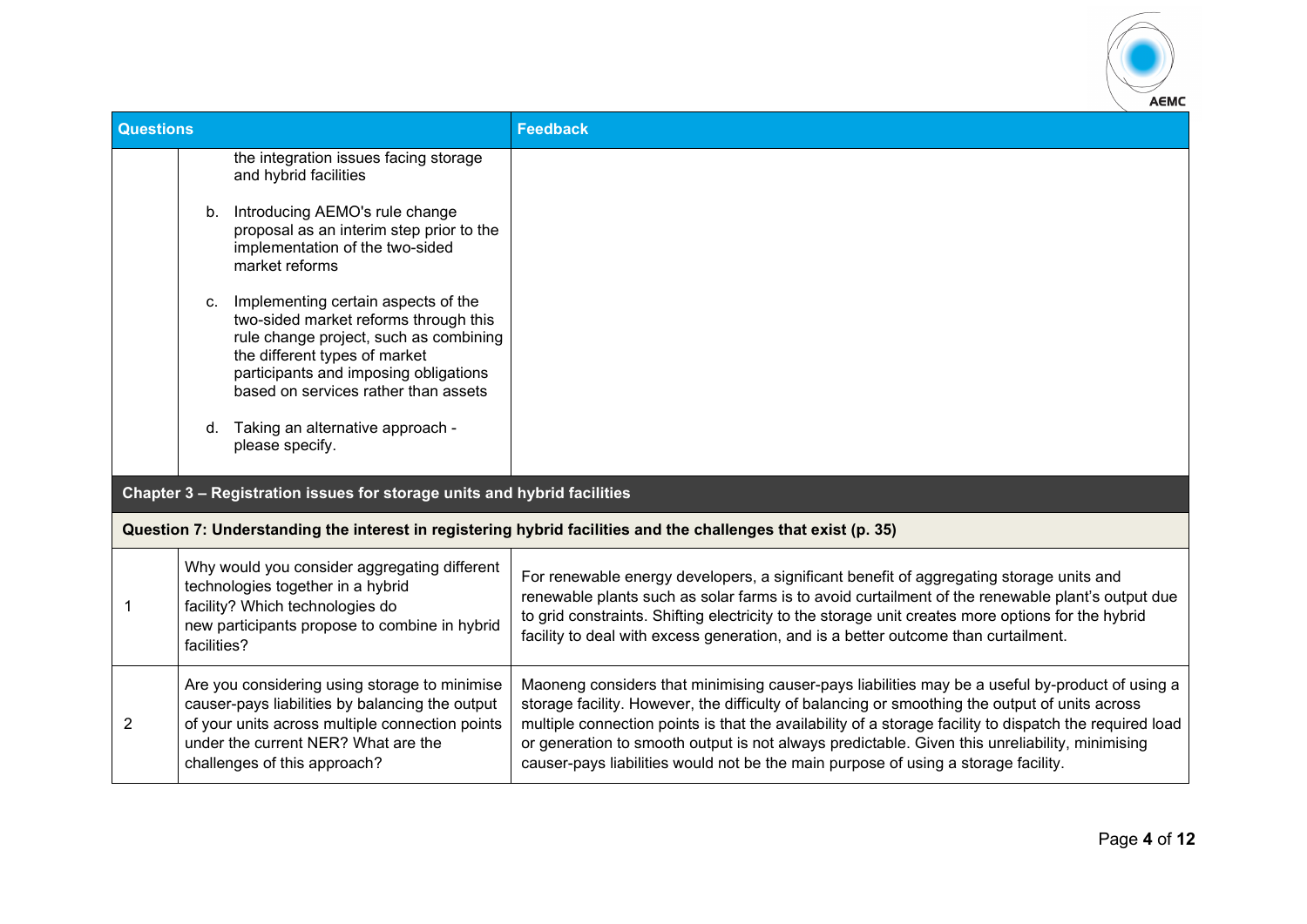

| <b>Questions</b> |                                                                                                                                                                                                      | <b>Feedback</b>                                                                                                                                                                                                                                                                                                                                                                                         |
|------------------|------------------------------------------------------------------------------------------------------------------------------------------------------------------------------------------------------|---------------------------------------------------------------------------------------------------------------------------------------------------------------------------------------------------------------------------------------------------------------------------------------------------------------------------------------------------------------------------------------------------------|
| 4                | Are you considering aggregating renewable<br>plant and batteries together as a scheduled<br>generating unit under the current rules? What<br>regulatory challenges do you see with this<br>approach? | Maoneng does not anticipate aggregating renewable plants and batteries together as a<br>scheduled generating unit due to the perceived risk of the aggregated facility being unable to<br>comply with its dispatch targets.                                                                                                                                                                             |
|                  |                                                                                                                                                                                                      | Due to the inherently variable nature of renewable plants, there is difficulty classifying such an<br>aggregated facility as a scheduled generating unit under the current rules and system constraints.<br>This is particularly true in instances where the battery is dependant on the semi-scheduled<br>renewable generator to charge.                                                               |
|                  |                                                                                                                                                                                                      | Even in circumstances where the battery is able to charge from the network, the scheduled<br>capabilities of the battery may be unavailable from time to time if the battery has an outage, is<br>offline, or is fully discharged. This may lead to the aggregated scheduled generating unit failing to<br>comply with its dispatch targets.                                                            |
|                  | Do you consider that the lack of clarity in the<br>NER on whether different technologies can be<br>aggregated is a significant issue<br>for registering hybrid facilities? If so, why?               | Currently there is no clear pathway in the NER to register hybrid facilities.                                                                                                                                                                                                                                                                                                                           |
| 5                |                                                                                                                                                                                                      | Intending participants may apply to AEMO to include a storage facility in a semi-scheduled<br>generator's Generator Performance Standards but it is unclear how AEMO will treat this type of<br>application, and if successful, whether the aggregated facility will be registered as a scheduled<br>or semi-scheduled unit.                                                                            |
|                  |                                                                                                                                                                                                      | This creates uncertainty for developers and investors about the risks, liabilities and rights of<br>hybrid facilities, which in turn creates a barrier to integration of hybrid facilities in the NEM.                                                                                                                                                                                                  |
|                  | Question 8: Registration process issues (p. 36)                                                                                                                                                      |                                                                                                                                                                                                                                                                                                                                                                                                         |
| $\overline{2}$   | Do you agree the existing approach imposes<br>high administrative and financial costs for<br>participants registering storage units and<br>hybrid facilities or create barriers to entry?            | Participants registering storage units are subject to particularly high administrative and financial<br>costs because these units must register as both Market Generators and Market Customers.<br>Storage units are often subject to double the fees than other participants.                                                                                                                          |
|                  | Do you consider the registration issues AEMO<br>has raised in its rule change request will                                                                                                           | Maoneng believes that the issues AEMO identified in its rule change request will worsen if the<br>current NER are retained. It should be emphasised that flexibility and clarity in respect of<br>registration, bidding and dispatch with a view to increase a participant's control over how their<br>energy is integrated into the NEM must be incorporated as a priority in the new rules framework. |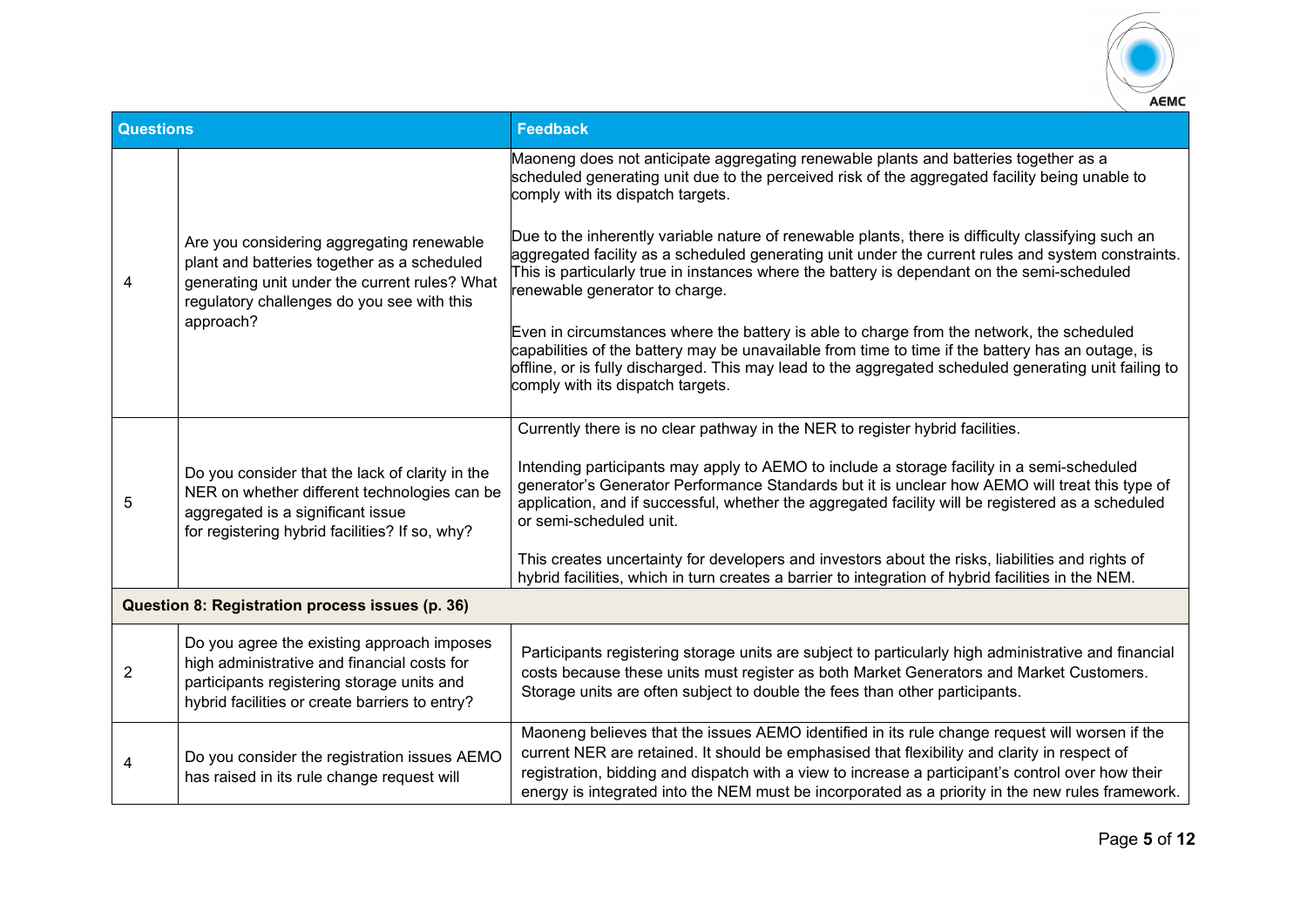

| <b>Questions</b> |                                                                                                                                                                                                                          | <b>Feedback</b>                                                                                                                                                                                                                                                                                                                                                                                                                                                                                                                                                                                                                                                                                                                                                                                                                        |
|------------------|--------------------------------------------------------------------------------------------------------------------------------------------------------------------------------------------------------------------------|----------------------------------------------------------------------------------------------------------------------------------------------------------------------------------------------------------------------------------------------------------------------------------------------------------------------------------------------------------------------------------------------------------------------------------------------------------------------------------------------------------------------------------------------------------------------------------------------------------------------------------------------------------------------------------------------------------------------------------------------------------------------------------------------------------------------------------------|
|                  | become worse in the future if the current<br>NER are retained?                                                                                                                                                           |                                                                                                                                                                                                                                                                                                                                                                                                                                                                                                                                                                                                                                                                                                                                                                                                                                        |
|                  | Question 10: Proposed approach to registration categories and classifications (p. 43)                                                                                                                                    |                                                                                                                                                                                                                                                                                                                                                                                                                                                                                                                                                                                                                                                                                                                                                                                                                                        |
|                  | Do you consider that AEMO's proposed<br>solution will make the registration process<br>simpler and less expensive for intending<br>participants seeking to classify storage units<br>and hybrid facilities?              | Yes.                                                                                                                                                                                                                                                                                                                                                                                                                                                                                                                                                                                                                                                                                                                                                                                                                                   |
|                  | Question 12: Proposed approach for transitional arrangements (p. 44)                                                                                                                                                     |                                                                                                                                                                                                                                                                                                                                                                                                                                                                                                                                                                                                                                                                                                                                                                                                                                        |
| -1               | Would participants with storage that are<br>currently registered as a Market Generator<br>and Market Customer want to transition to<br>AEMO's new category and classification? If<br>so, what advantages would it offer? | Maoneng supports AEMO's new proposed category and classification except to the extent that<br>the number of price bands available to scheduled storage facilities are reduced from 20 bands to<br>10 bands, and the ambiguity remains in relation to whether hybrid facilities must register as<br>scheduled generators.                                                                                                                                                                                                                                                                                                                                                                                                                                                                                                               |
|                  |                                                                                                                                                                                                                          | Chapter 4 - Technical and operational challenges relating to utility scale storage and hybrid facilities                                                                                                                                                                                                                                                                                                                                                                                                                                                                                                                                                                                                                                                                                                                               |
|                  | Question 16: Bidding in scheduled storage facilities (p. 54)                                                                                                                                                             |                                                                                                                                                                                                                                                                                                                                                                                                                                                                                                                                                                                                                                                                                                                                                                                                                                        |
| $\overline{2}$   | If available and if you had storage facilities,<br>would you opt to change from the existing<br>arrangements to a single DUID model, with 10<br>price bands rather than 20?                                              | Maoneng does not support AEMO's proposal to reduce the number of price bands available to<br>scheduled storage facilities from 20 bands to 10 bands.<br>The proposed reduction in price bands represents a significant loss in bidding flexibility, which in<br>turn will diminish a storage facility's ability to optimise their load and generation bids. Whereas<br>20 price bands allows a storage facility to achieve an asymmetrical maximum availability for its<br>load and generation (E.g. 20MW load and 40MW generation), 10 price bands would force a<br>symmetrical maximum availability for its load and generation (E.g. 20MW load and 20 MW<br>generation). This will impact the abilities for storage facilities to generate revenue and provide<br>system security services by way of participation in FCAS Markets. |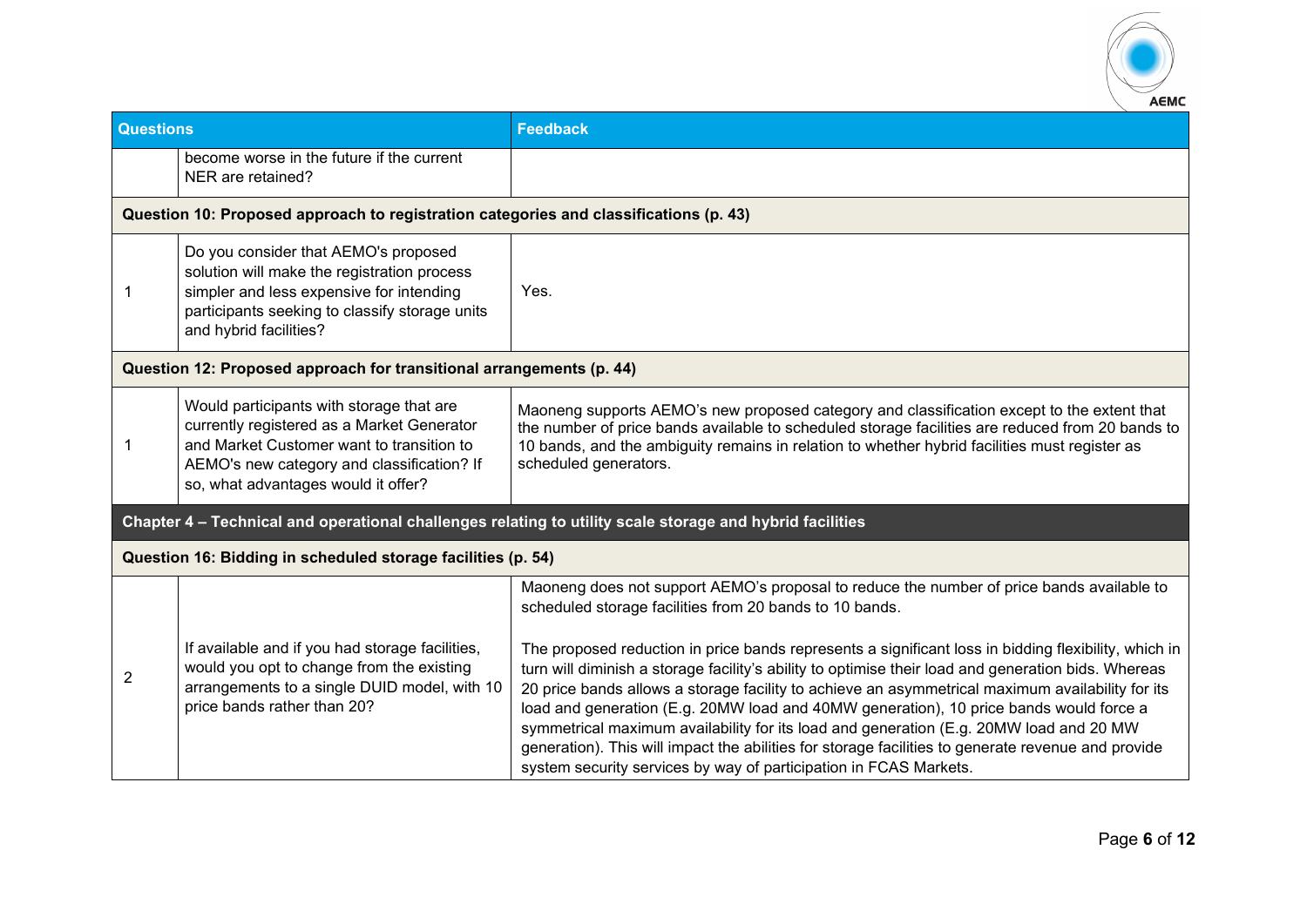

| <b>Questions</b> |                                                                                                                                                                                                            | <b>Feedback</b>                                                                                                                                                                                                                                                                                                                                                                                                                                                                                                                                                                                                                                                                                                                                                                                                                                                                                                                                                                                                                                                                                                                                                                                                                                                                  |  |
|------------------|------------------------------------------------------------------------------------------------------------------------------------------------------------------------------------------------------------|----------------------------------------------------------------------------------------------------------------------------------------------------------------------------------------------------------------------------------------------------------------------------------------------------------------------------------------------------------------------------------------------------------------------------------------------------------------------------------------------------------------------------------------------------------------------------------------------------------------------------------------------------------------------------------------------------------------------------------------------------------------------------------------------------------------------------------------------------------------------------------------------------------------------------------------------------------------------------------------------------------------------------------------------------------------------------------------------------------------------------------------------------------------------------------------------------------------------------------------------------------------------------------|--|
|                  | Question 19: Forecasting and energy availability (p. 60)                                                                                                                                                   |                                                                                                                                                                                                                                                                                                                                                                                                                                                                                                                                                                                                                                                                                                                                                                                                                                                                                                                                                                                                                                                                                                                                                                                                                                                                                  |  |
|                  | Are there problems arising from energy-<br>limited plant not being reflected in forecasts?                                                                                                                 | Maoneng does not perceive a problem with energy-limited plants not being reflected in<br>forecasts.                                                                                                                                                                                                                                                                                                                                                                                                                                                                                                                                                                                                                                                                                                                                                                                                                                                                                                                                                                                                                                                                                                                                                                              |  |
| $\overline{2}$   | Could this problem be addressed by requiring<br>storage facilities to provide<br>additional information on energy limits in their<br>bids, as proposed by AEMO?                                            | Maoneng does not perceive a problem with energy-limited plants not being reflected in<br>forecasts.                                                                                                                                                                                                                                                                                                                                                                                                                                                                                                                                                                                                                                                                                                                                                                                                                                                                                                                                                                                                                                                                                                                                                                              |  |
|                  | Chapter 5 - Issues with fees and charges                                                                                                                                                                   |                                                                                                                                                                                                                                                                                                                                                                                                                                                                                                                                                                                                                                                                                                                                                                                                                                                                                                                                                                                                                                                                                                                                                                                                                                                                                  |  |
|                  | Question 24: Issues with TUOS and DUOS charging arrangements (p. 76)                                                                                                                                       |                                                                                                                                                                                                                                                                                                                                                                                                                                                                                                                                                                                                                                                                                                                                                                                                                                                                                                                                                                                                                                                                                                                                                                                                                                                                                  |  |
|                  | Do you agree that there is ambiguity and<br>uncertainty around how transmission and<br>distribution network businesses calculate and<br>charge TUOS and DUOS for battery systems?                          | Maoneng agrees that there is significant ambiguity and uncertainty around how TUOS and<br>DUOS are charged for battery systems. Distribution network service providers ("DNSPs") in<br>particular have a lack of clarity on how DUOS and TUOS are charged to battery systems as<br>their pricing structure focuses on more traditional load use categorised into small to large<br>customers. Battery systems are relatively new in the electricity network and do not have a<br>framework to apply pricing structures under the current regime.                                                                                                                                                                                                                                                                                                                                                                                                                                                                                                                                                                                                                                                                                                                                 |  |
| $\overline{c}$   | Does this ambiguity and uncertainty create a<br>material issue for investment in battery<br>storage projects now, or in the future as the<br>number of energy storage projects increase<br>across the NEM? | The ambiguity and uncertainty outlined by AEMO have a significant impact on the investment in battery<br>storage projects. As part of the development due diligence process a financial model is developed to<br>determine if a project is viable. Currently DUOS and TUOS charges do not account for the unique way a<br>battery can operate in the electricity network as a load and generator. Bluntly applying the existing pricing<br>structure suited towards traditional projects/customers leads to estimates for TUOS and DUOS that are<br>exorbitant and make the financial model of a project unviable.<br>As network service providers ("NSPs") have significant discretion on how to apply DUOS and TUOS<br>charges to battery systems it is difficult to get an understanding of how they will apply the charges to a<br>battery project that is in its early development phase. Many NSPs determine pricing and charges during the<br>contracting stage after a connection application has been assessed. For a developer to reach that stage of<br>the development process, a significant amount of capital would have been spent on the project. The NSP<br>may then determine an unviable fee structure to be applied to the battery project. This uncertainty |  |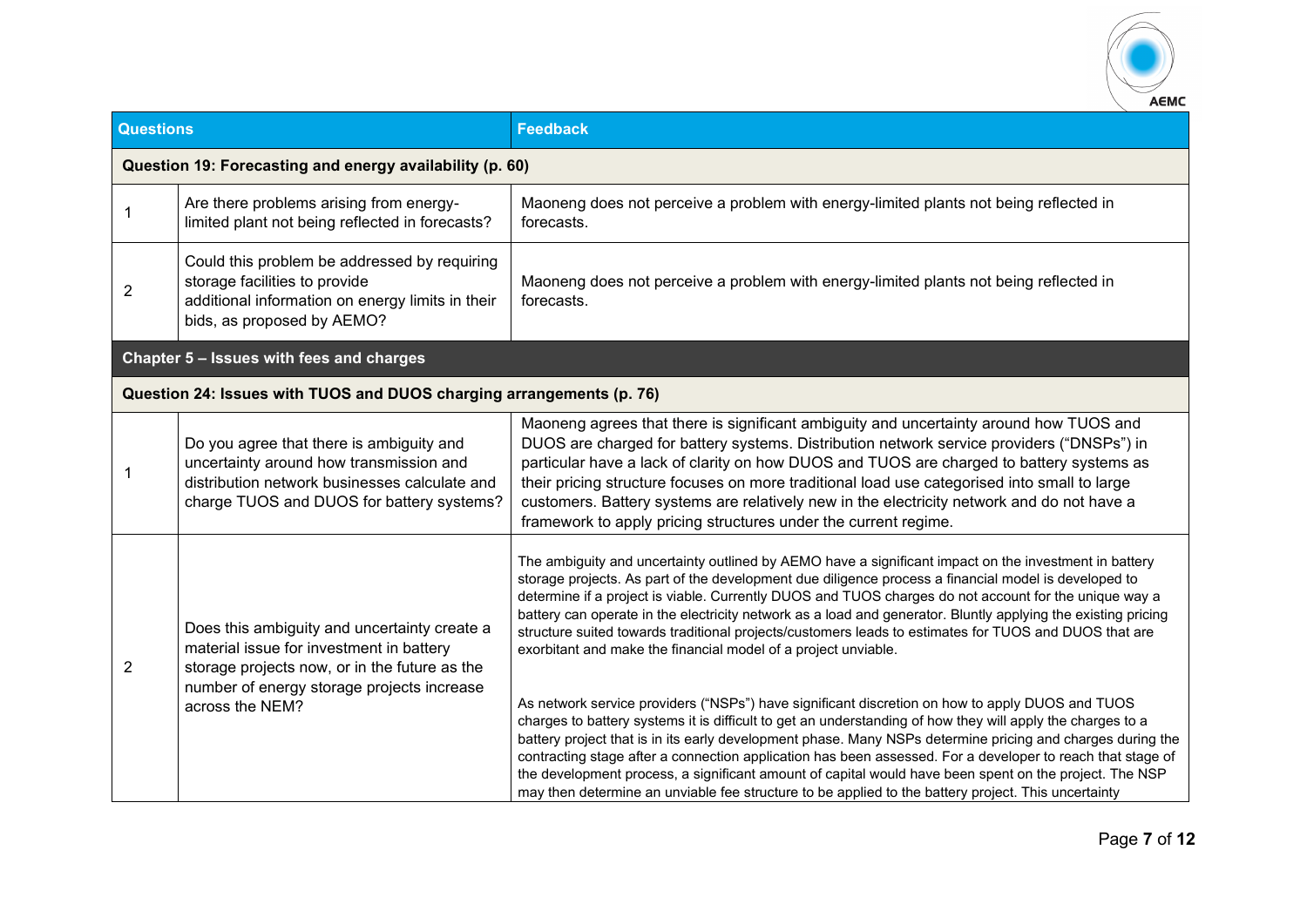

| <b>Questions</b> |                                                                                                                                                                                                                                                                                                   | <b>Feedback</b>                                                                                                                                                                                                                                                                                                                                                                                                                                                                                                                                                                                                                                                                                                                                                                                                                                                                                                                                                                                                                                                                                                                                                                                                                                                                                                                                                                                                                          |  |
|------------------|---------------------------------------------------------------------------------------------------------------------------------------------------------------------------------------------------------------------------------------------------------------------------------------------------|------------------------------------------------------------------------------------------------------------------------------------------------------------------------------------------------------------------------------------------------------------------------------------------------------------------------------------------------------------------------------------------------------------------------------------------------------------------------------------------------------------------------------------------------------------------------------------------------------------------------------------------------------------------------------------------------------------------------------------------------------------------------------------------------------------------------------------------------------------------------------------------------------------------------------------------------------------------------------------------------------------------------------------------------------------------------------------------------------------------------------------------------------------------------------------------------------------------------------------------------------------------------------------------------------------------------------------------------------------------------------------------------------------------------------------------|--|
|                  |                                                                                                                                                                                                                                                                                                   | ultimately means that developers will be less inclined to start the development phase of a project due to<br>uncertainty around DUOS and TUOS.                                                                                                                                                                                                                                                                                                                                                                                                                                                                                                                                                                                                                                                                                                                                                                                                                                                                                                                                                                                                                                                                                                                                                                                                                                                                                           |  |
| 3                | What are the pros and cons to allowing each<br>NSP discretion in developing and<br>applying TUOS and DUOS charges? On<br>balance, should the approach and method to<br>applying TUOS and DUOS charges be<br>harmonised among NSPs?                                                                | From a NSPs perspective it may be beneficial to have discretion over how TUOS and DUOS charges are<br>developed and applied. As each NSP has different network layouts (with associated strengths and<br>weaknesses) with different customer use patterns, having discretion on DUOS and TUOS charges can<br>support NSPs in maintaining a balanced electricity network.<br>The lack of consistency and clarity between NSPs for charging DUOS and TUOS leads to significant<br>drawbacks. As highlighted in Maoneng's response to Q.24.2, the inconsistency and lack of transparency on<br>the process of charging DUOS and TUOS prevents developers from starting battery projects due to a lack<br>of certainty in forming a viable financial model. Battery systems provide significant benefit to the electricity<br>network, in particular they can alleviate the issues being faced as the network becomes decentralised with<br>non-scheduled renewable generators. Therefore, the significant impact the TUOS/DUOS uncertainty has<br>on project development clearly outweighs the benefit NSPs may believe they have in having discretion over<br>these charges. A harmonised and consistent framework for applying these charges will remove a significant<br>uncertainty in developing battery projects and lead to a more stable and reliable electricity network which<br>benefits NSPs, consumers and other stakeholders. |  |
|                  | Question 25: Solutions for clarifying the application of TUOS and DUOS charging (p. 79)                                                                                                                                                                                                           |                                                                                                                                                                                                                                                                                                                                                                                                                                                                                                                                                                                                                                                                                                                                                                                                                                                                                                                                                                                                                                                                                                                                                                                                                                                                                                                                                                                                                                          |  |
|                  | Do you agree with AEMO's proposal to<br>exempt all energy storage systems from<br>TUOS charges? If you agree with an<br>exemption, should the exemption<br>of TUOS charges also apply to energy used<br>on site (auxiliary load) i.e. energy that is not<br>stored and sent out into the network? | Maoneng believes that energy storage systems should be exempt from TUOS charges. Any TUOS charges<br>would be a double-charge (importing energy to store, then exporting that energy to consumers). This is a<br>disincentive for battery systems in the NEM and contradicts the NEO as it leads to higher cost electricity for<br>consumers.<br>Energy consumption by auxiliary load should be exempted from TUOS charges as the consumption would<br>be minimal during idling period.                                                                                                                                                                                                                                                                                                                                                                                                                                                                                                                                                                                                                                                                                                                                                                                                                                                                                                                                                  |  |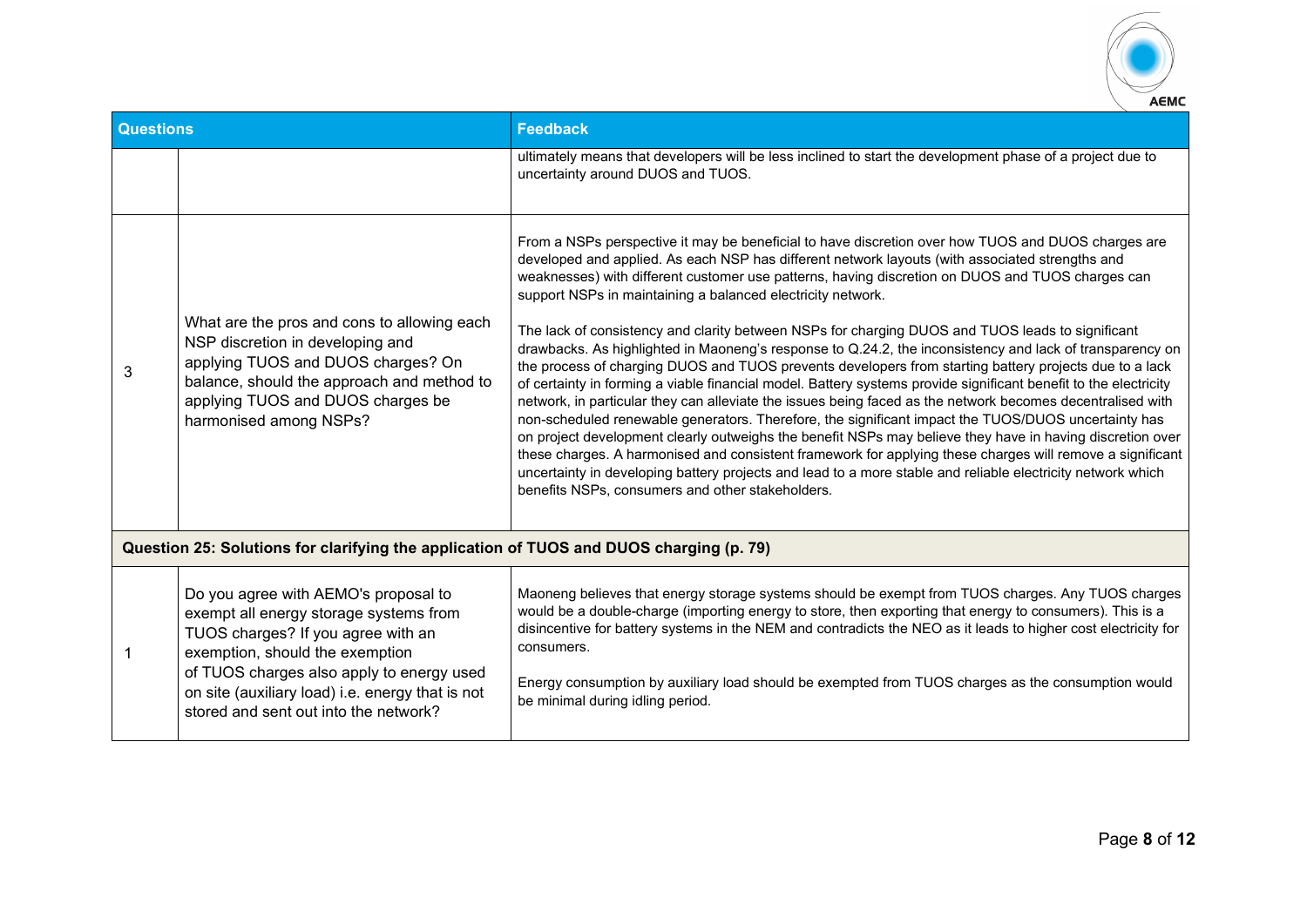

| <b>Questions</b> |                                                                                                                                                                                                                                                                                                                                                                                                                    | <b>Feedback</b>                                                                                                                                                                                                                                                                                                                                                                                                                                                                                                                                                                                                                                                                                                                                                                                                                                                                                                                                                                                                                                                                                                                                                   |
|------------------|--------------------------------------------------------------------------------------------------------------------------------------------------------------------------------------------------------------------------------------------------------------------------------------------------------------------------------------------------------------------------------------------------------------------|-------------------------------------------------------------------------------------------------------------------------------------------------------------------------------------------------------------------------------------------------------------------------------------------------------------------------------------------------------------------------------------------------------------------------------------------------------------------------------------------------------------------------------------------------------------------------------------------------------------------------------------------------------------------------------------------------------------------------------------------------------------------------------------------------------------------------------------------------------------------------------------------------------------------------------------------------------------------------------------------------------------------------------------------------------------------------------------------------------------------------------------------------------------------|
| 2                | If battery systems are exempt from<br>TUOS charges does this:<br>a. create a subsidy for battery technology<br>and therefore an advantage over other<br>generation technologies?<br>b. remove the ability to provide an<br>efficient location and/or price signal to<br>potential battery system proponents,<br>and therefore impact on the efficient<br>entry and location of new battery<br>system participants? | An exemption for battery systems from TUOS would not be a subsidy for the technology. It would be a<br>change from the current situation of a disincentive of double-charging which just like a subsidy is<br>inconsistent with the principle of a fair and competitive market.<br>Exemptions from TUOS charges would not make location selection less efficient due to a lack of a pricing<br>signal. The current regime is not transparent enough to determine the charges that apply to a project and<br>therefore do not act as a price signal for location selection. In determining a project's location there are<br>many significant criteria that already apply including environmental planning constraints, system strength,<br>thermal limits and other network issues. A difference in TUOS charges would not be a major factor in<br>choosing a location from an already limited amount of options (due to the criteria mentioned). Most<br>significantly the current pricing regime stops battery projects from developing which is a much larger issue<br>than any potential insignificant price signal that variations in TUOS charges may send. |
| 3                | If battery systems are not exempt from TUOS<br>charging does this:<br>a. create double charging of TUOS<br>/DUOS for end use customers?<br>distort investment signals and not align<br>b.<br>with the need for significantly more<br>storage investment across the NEM?                                                                                                                                            | Charging TUOS on battery systems does lead to a double charge, resulting in unnecessary higher prices<br>for consumers inconsistent with the NEO. It significantly distorts investment due to the uncertainty it creates<br>around a financial model for a project, unnecessarily impeding battery projects. The risk of not introducing<br>more storage into the NEM to balance the significant increase in decentralised non-scheduled generators is<br>fundamentally more important than having a one size TUOS/DUOS fee structure that was developed based<br>on the legacy of a pre-renewable and battery NEM.                                                                                                                                                                                                                                                                                                                                                                                                                                                                                                                                               |
| 4                | How should TUOS and DUOS charges apply<br>to hybrid facilities? Should TUOS and DUOS<br>charges be based on metered data at the<br>network connection point, or another option?<br>Are there technical or implementation issues<br>with this?                                                                                                                                                                      | No, this will complicate the charges. Metered points would be the most accurate way to determine energy<br>used to calculate TUOS and DUOS. However, this can become complex when BESS and other loads are<br>connected to renewable generators at the same connection point in the case of hybrid facilities.                                                                                                                                                                                                                                                                                                                                                                                                                                                                                                                                                                                                                                                                                                                                                                                                                                                    |
| 5                | Do you agree that battery systems should pay<br>DUOS charges for consumed energy? Please<br>explain why or why not.                                                                                                                                                                                                                                                                                                | Battery systems should be charged a DUOS fee in the context of AEMO's proposal where TUOS and<br>discharging DUOS are not charged. However, it is absolutely critical that there is consistency and                                                                                                                                                                                                                                                                                                                                                                                                                                                                                                                                                                                                                                                                                                                                                                                                                                                                                                                                                               |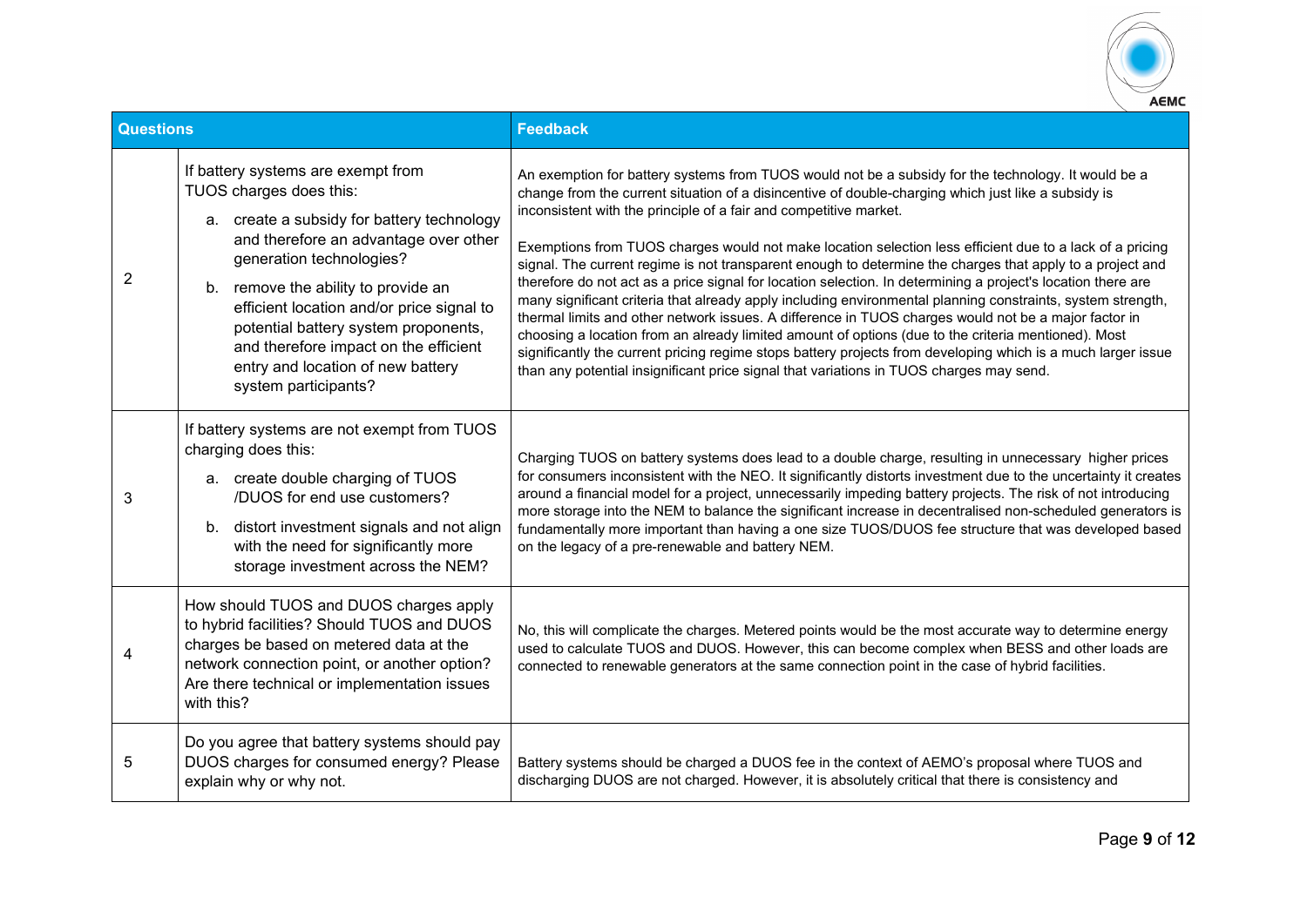

| <b>Questions</b> |                                                                                                                                                                                                                                                                                                                                                                                                          | <b>Feedback</b>                                                                                                                                                                                                                                                                                                                                                                                                                                                                                                                                                                                                              |
|------------------|----------------------------------------------------------------------------------------------------------------------------------------------------------------------------------------------------------------------------------------------------------------------------------------------------------------------------------------------------------------------------------------------------------|------------------------------------------------------------------------------------------------------------------------------------------------------------------------------------------------------------------------------------------------------------------------------------------------------------------------------------------------------------------------------------------------------------------------------------------------------------------------------------------------------------------------------------------------------------------------------------------------------------------------------|
|                  |                                                                                                                                                                                                                                                                                                                                                                                                          | transparency to how it would apply and be calculated by NSPs. This will prevent the current uncertainty that<br>has been created around developing a viable financial model for a battery project.                                                                                                                                                                                                                                                                                                                                                                                                                           |
|                  | Question 26: Alternative solutions for issues with TUOS and DUOS charging (p. 82)                                                                                                                                                                                                                                                                                                                        |                                                                                                                                                                                                                                                                                                                                                                                                                                                                                                                                                                                                                              |
| -1               | How would charging all Market Participants<br>TUOS and DUOS, based on the services<br>received by participants (energy<br>consumed) rather than based on the asset<br>type, impact participants' behaviour and<br>market outcomes? This would mean that all<br>Market Participants would be liable for<br>TUOS and DUOS charges for the energy that<br>is consumed at their network connection<br>point. | If the changes to the market occur whereby participants are not defined based on generation<br>technology/type it may be fair to charge TUOS and DUOS at the connection point for electricity consumed<br>(in the case of battery systems). However, if the market intends to be more consistent and technology<br>neutral in how it defines participants, transparency and consistency should also apply to how TUOS and<br>DUOS are calculated. To summarise, consistency and transparency need to be applied across all sections<br>of regulation and not in an ad hoc manner to individual aspects of market regulation. |
| 3                | Is a definition for storage technologies needed<br>to clarify TUOS and DUOS charging, or could<br>AEMO's proposed solution or an alternate<br>solution be implemented using the existing<br>Market Participant categories, such as a<br>scheduled load?                                                                                                                                                  | A definition for storage technologies does need to be implemented in the absence of significant two sided<br>market reforms. The DUOS and TUOS framework was developed before decentralised storage solutions<br>were a possibility in the NEM. Therefore, applying these charges to battery systems that do not<br>fundamentally match any existing definitions is inefficient at best.                                                                                                                                                                                                                                     |
| 4                | Are there technical issues or complications<br>with implementing AEMO's proposed solution<br>or an alternative solution?                                                                                                                                                                                                                                                                                 | The main issue as highlighted in the consultation paper is determining how to calculate charges for hybrid<br>facilities and the technical requirements to make a fee structure possible to implement.                                                                                                                                                                                                                                                                                                                                                                                                                       |
| 5                | Do stakeholders consider there is an<br>inconsistency in the approach NSPs use to<br>calculate network prices? If yes, would a more<br>harmonised approach to network pricing<br>provide clearer investment signals across the                                                                                                                                                                           | There is significant inconsistency in how NSPs approach network prices. Comparing the network charges<br>between NSPs (in particular DNSPs) is near impossible as the terminology, units of measurement, daily<br>and yearly peak periods and customer types are all completely different. Additionally, some NSPs provide a<br>breakdown of each of their fees (TUOS, DUOS and JUOS components) while most do not. This makes it                                                                                                                                                                                            |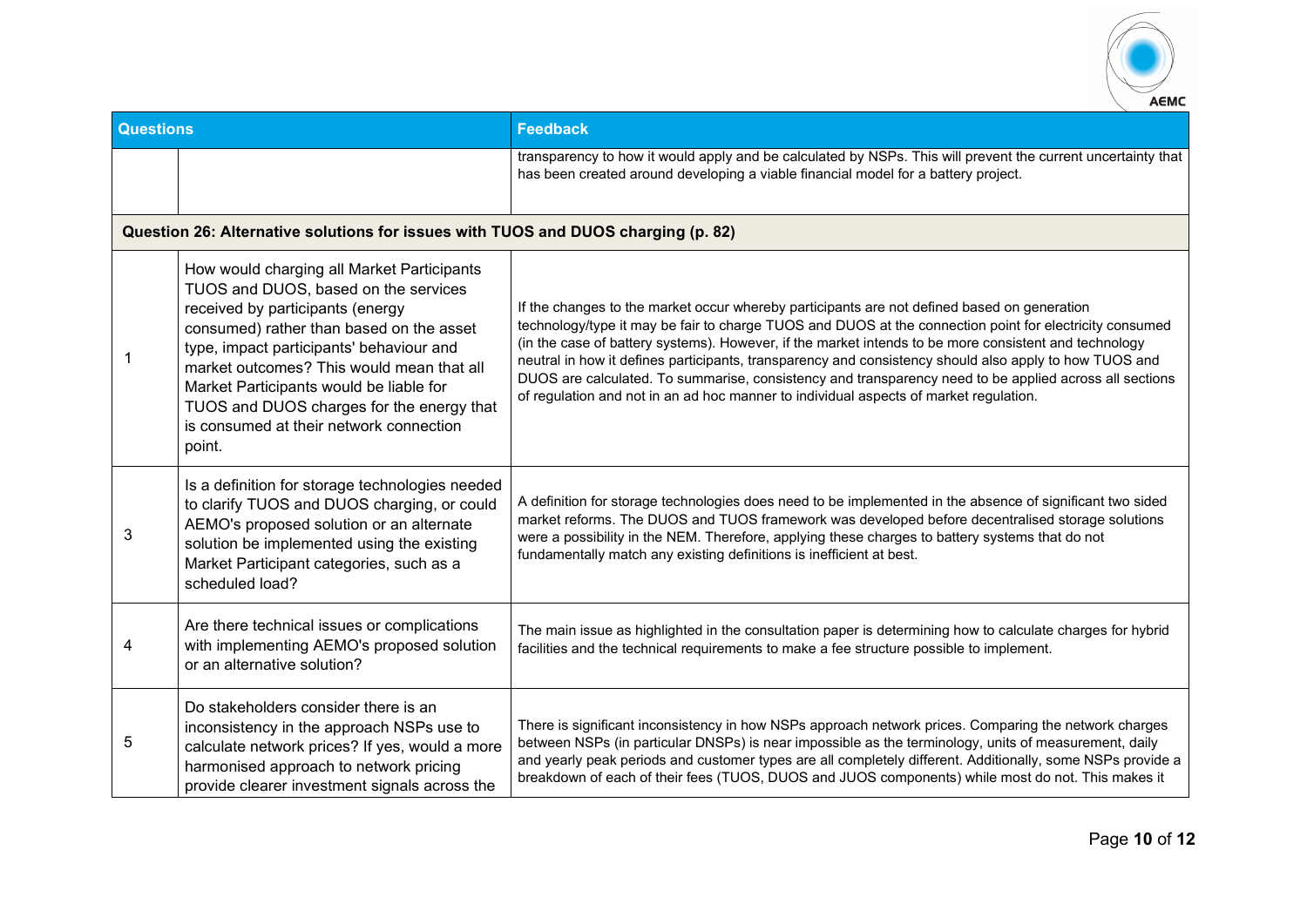

| <b>Questions</b> |                                                                                                                                                                | <b>Feedback</b>                                                                                                                                                                                                                                                                                                                                                                                                                                                                                                                                                               |  |
|------------------|----------------------------------------------------------------------------------------------------------------------------------------------------------------|-------------------------------------------------------------------------------------------------------------------------------------------------------------------------------------------------------------------------------------------------------------------------------------------------------------------------------------------------------------------------------------------------------------------------------------------------------------------------------------------------------------------------------------------------------------------------------|--|
|                  | NEM and reduce costs for battery<br>system proponents?                                                                                                         | impossible to get an estimate of what DUOS charges may apply, even if AEMOs rule changes to only<br>charge DUOS consumption costs for battery systems.                                                                                                                                                                                                                                                                                                                                                                                                                        |  |
|                  |                                                                                                                                                                | A harmonised and consistent system would make it easier for developers to navigate the network pricing<br>that will apply to a potential battery project and therefore decrease the uncertainty that would lead to<br>greater development costs.                                                                                                                                                                                                                                                                                                                              |  |
| 6                | Does the introduction of LMP and FTRs as<br>contemplated through transmission access<br>reform impact whether storage should face<br>TUOS?                     | In either case storage should not face TUOS charges. If the purpose of implementing<br>transmission access reform is to create a more efficient market, applying legacy TUOS charges<br>would simply distort the market.                                                                                                                                                                                                                                                                                                                                                      |  |
| 7                | Are there any other approaches that could be<br>considered to address the issues raised by<br>AEMO?                                                            | The AEMO proposal is much needed reform so that regulation can catch up to the technological innovation<br>that is already impacting the NEM. The AEMO proposal is a good balance of implementing changes<br>required for storage technology without radically altering the entire regulatory framework.                                                                                                                                                                                                                                                                      |  |
|                  | Chapter 6 - Storage and hybrid integration drafting and other issues                                                                                           |                                                                                                                                                                                                                                                                                                                                                                                                                                                                                                                                                                               |  |
|                  | Question 27: Technology specific drafting in the NER - issues (p. 88)                                                                                          |                                                                                                                                                                                                                                                                                                                                                                                                                                                                                                                                                                               |  |
|                  | Are you concerned that the terms relating to<br>load and generation, or other terms in the<br>NER, are not sufficiently technologically<br>neutral? If so why? | The terms need to be updated to reflect new technology with new capabilities. For example, a<br>BESS when charging is not strictly a load in a conventional sense. The charge rate can be<br>varied at a granular level, and it can stop and start discharging. A conventional load is not able<br>to control its energy consumption to this granular level. A traditional load cannot also ride<br>through certain voltage collapse, a battery load can. Therefore, it is important that the NER<br>reflects the reality of the technology that is participating in the NEM. |  |
|                  | Do you consider key terms in the NER such<br>as 'generation' and 'load' are ambiguous when<br>applied to storage and hybrids? If so, why?                      | As outlined in the response to the previous question, the rigidity of the existing 'generation' and<br>'load' categories does not consider the complex ways in which battery systems are able to<br>operate when compared to traditional loads or generators.                                                                                                                                                                                                                                                                                                                 |  |